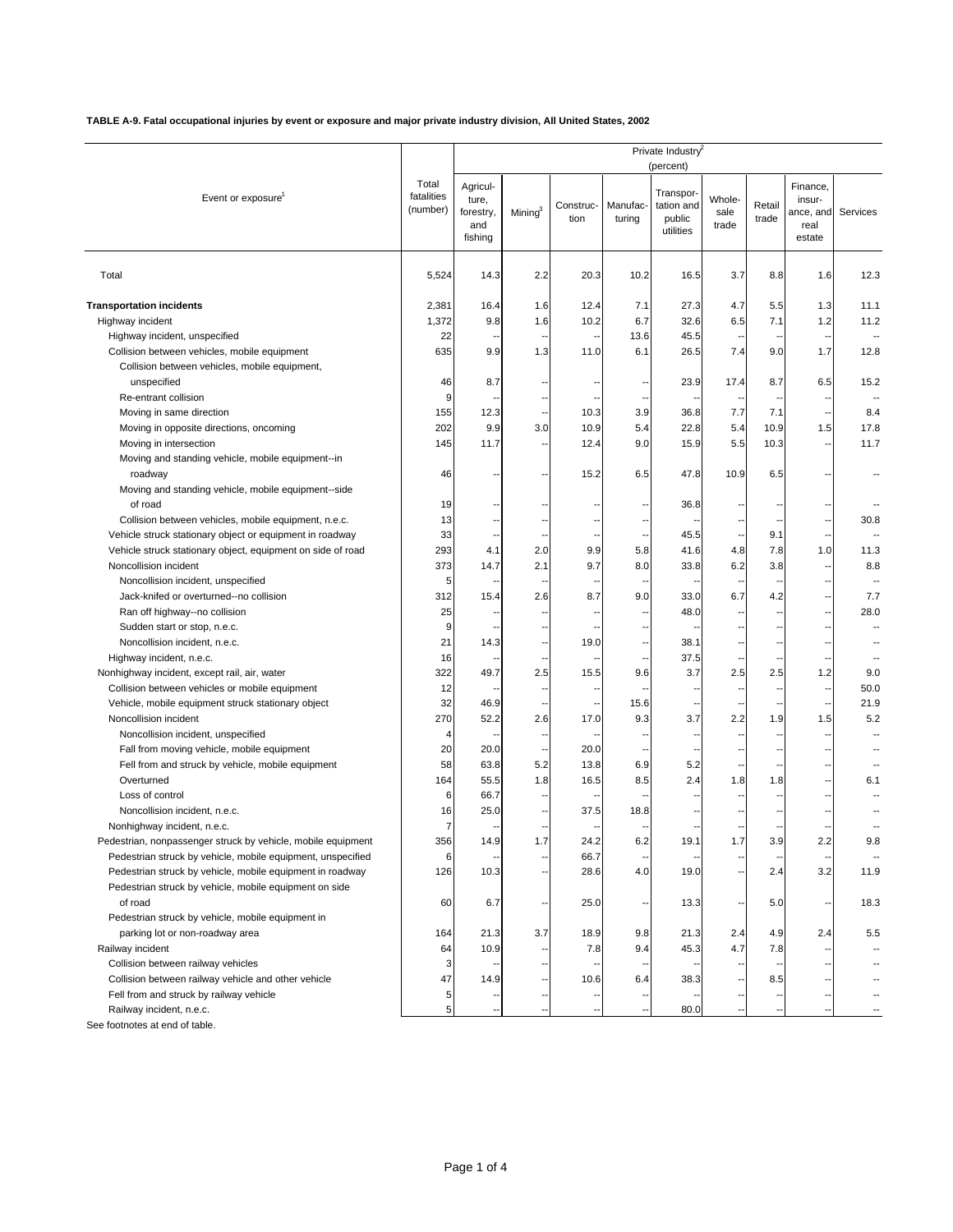**TABLE A-9. Fatal occupational injuries by event or exposure and major private industry division, All United States, 2002 - continued**

| Total<br>Agricul-<br>Finance,<br>Transpor-<br>fatalities<br>Event or exposure<br>Whole-<br>ture,<br>insur-<br>Manufac-<br>tation and<br>Retail<br>Construc-<br>(number)<br>Mining $3$<br>Services<br>forestry,<br>sale<br>ance, and<br>trade<br>tion<br>turing<br>public<br>and<br>trade<br>real<br>utilities<br>fishing<br>estate<br>Water vehicle incident<br>71<br>39.4<br>7.0<br>9.9<br>32.4<br>5.6<br>٠.<br>Collision<br>8<br>50.0<br>27<br>Fall from ship, boat, n.e.c.<br>40.7<br>29.6<br>Fall on ship, boat<br>37.5<br>8<br>19<br>42.1<br>26.3<br>Sinking, capsized water vehicle<br>Ξ.<br>٠.<br>60.0<br>Water vehicle incident, n.e.c.<br>5<br>4.2<br>Aircraft incident<br>192<br>4.7<br>2.6<br>21.9<br>4.7<br>36.5<br>2.6<br>Aircraft incident, unspecified<br>24<br>29.2<br>33.3<br>٠.<br>--<br>--<br>51<br>27.5<br>During takeoff or landing<br>43.1<br>Aircraft incident, n.e.c.<br>117<br>6.0<br>4.3<br>35.0<br>4.3<br>17.1<br>840<br>7.1<br>3.9<br>4.9<br>8.0<br>3.5<br>33.8<br>4.2<br>20.0<br>٠.<br>3.9<br>609<br>2.5<br>3.0<br>3.0<br>43.2<br>4.6<br>18.1<br>Homicides<br>8.0<br>Homicides, unspecified<br>9<br>33.3<br>34<br>29.4<br>Hitting, kicking, beating<br>44.1<br>$\overline{\phantom{a}}$<br>٠.<br>469<br>2.1<br>2.8<br>3.8<br>7.9<br>3.2<br>45.0<br>4.3<br>16.0<br>Shooting<br>۰.<br>Stabbing<br>58<br>5.2<br>5.2<br>43.1<br>24.1<br>8.6<br>--<br>Homicides, n.e.c.<br>38<br>10.5<br>26.3<br>10.5<br>26.3<br>$\overline{\phantom{a}}$<br>3.5<br>Self-inflicted injury<br>199<br>7.5<br>9.0<br>10.6<br>28.1<br>8.5<br>8.5<br>5.0<br>۰.<br>27.5<br>193<br>8.3<br>7.8<br>8.3<br>9.3<br>5.2<br>10.4<br>3.6<br>Suicide, attempted suicide<br>Ξ.<br>Self-inflicted injury or fatality--intent unknown<br>5<br>32<br>87.5<br>Assaults by animals<br>Assaults by animals, n.e.c.<br>31<br>87.1<br>Н,<br>$\overline{\phantom{a}}$<br>$\overline{\phantom{a}}$<br>Contact with objects and equipment<br>873<br>4.8<br>4.7<br>2.5<br>7.6<br>20.8<br>23.4<br>23.4<br>8.6<br>0.5<br>Struck against object<br>18<br>16.7<br>22.2<br>33.3<br>Struck against stationary object<br>27.3<br>27.3<br>11<br>۰.<br>--<br>Struck against object, n.e.c.<br>3<br>Struck by object<br>506<br>22.7<br>4.0<br>19.6<br>23.5<br>4.7<br>3.0<br>7.9<br>10.5<br>27.3<br>Struck by object, unspecified<br>11<br>45.5<br>н,<br>Struck by falling object<br>303<br>19.8<br>3.3<br>20.1<br>29.0<br>2.0<br>8.9<br>8.6<br>4.6<br>38<br>15.8<br>13.2<br>15.8<br>21.1<br>10.5<br>Struck by flying object<br>21<br>14.3<br>23.8<br>28.6<br>14.3<br>Struck by dislodged flying object, particle<br>12<br>25.0<br>Struck by discharged object or substance<br>25.0<br>Struck by flying object, n.e.c.<br>4<br>Ξ.<br>н.<br>--<br>--<br>42<br>7.1<br>Struck by swinging or slipping object<br>23.8<br>28.6<br>16.7<br>7.1<br>4<br>Struck by swinging or slipping object, unspecified<br>Struck by or slammed in swinging door or gate<br>3<br>۰.<br>--<br>8<br>37.5<br>37.5<br>Struck by slipping handheld object<br>27<br>18.5<br>29.6<br>18.5<br>Struck by swinging or slipping object, n.e.c.<br>11.1<br>٠.<br>Struck by rolling, sliding objects on floor or ground level<br>93<br>33.3<br>14.0<br>12.9<br>21.5<br>5.4<br>4.3<br>5.4<br>19<br>15.8<br>15.8<br>Struck by object, n.e.c.<br>21.1<br>۰.<br>Caught in or compressed by equipment or objects<br>32.5<br>231<br>22.1<br>6.5<br>15.2<br>7.4<br>4.8<br>2.2<br>5.2<br>--<br>Caught in or compressed by equipment or objects,<br>unspecified<br>4<br>--<br>۰.<br>Caught in running equipment or machinery<br>110<br>23.6<br>9.1<br>42.7<br>2.7<br>5.5<br>9.1<br>$\overline{\phantom{a}}$<br>Compressed or pinched by rolling, sliding, or shifting<br>22.0<br>50<br>24.0<br>20.0<br>12.0<br>objects<br>16.0<br>۰.<br>25.4<br>23.9<br>Caught in or compressed by equipment or objects, n.e.c.<br>67<br>19.4<br>6.0<br>6.0<br>7.5<br>6.0<br>۰.<br>۰.<br>Caught in or crushed in collapsing materials<br>116<br>11.2<br>5.2<br>56.9<br>6.9<br>5.2<br>6.9<br>2.6<br>Excavation or trenching cave-in<br>34<br>79.4<br>$\overline{7}$<br>Other cave-in<br>71.4 |                           | Private Industry <sup>2</sup><br>(percent) |  |  |  |  |  |  |  |  |
|----------------------------------------------------------------------------------------------------------------------------------------------------------------------------------------------------------------------------------------------------------------------------------------------------------------------------------------------------------------------------------------------------------------------------------------------------------------------------------------------------------------------------------------------------------------------------------------------------------------------------------------------------------------------------------------------------------------------------------------------------------------------------------------------------------------------------------------------------------------------------------------------------------------------------------------------------------------------------------------------------------------------------------------------------------------------------------------------------------------------------------------------------------------------------------------------------------------------------------------------------------------------------------------------------------------------------------------------------------------------------------------------------------------------------------------------------------------------------------------------------------------------------------------------------------------------------------------------------------------------------------------------------------------------------------------------------------------------------------------------------------------------------------------------------------------------------------------------------------------------------------------------------------------------------------------------------------------------------------------------------------------------------------------------------------------------------------------------------------------------------------------------------------------------------------------------------------------------------------------------------------------------------------------------------------------------------------------------------------------------------------------------------------------------------------------------------------------------------------------------------------------------------------------------------------------------------------------------------------------------------------------------------------------------------------------------------------------------------------------------------------------------------------------------------------------------------------------------------------------------------------------------------------------------------------------------------------------------------------------------------------------------------------------------------------------------------------------------------------------------------------------------------------------------------------------------------------------------------------------------------------------------------------------------------------------------------------------------------------------------------------------------------------------------------------------------------------------------------------------------------------------------------------------------------------------------------------------------------------------------------------------------------------------------------------------------------------------------------------------------------------------------------------------------------------------------------------------------------------------------------------------------------------------------------------------------------------------------------------------------------------------------------------------------------------------------------------------------------|---------------------------|--------------------------------------------|--|--|--|--|--|--|--|--|
|                                                                                                                                                                                                                                                                                                                                                                                                                                                                                                                                                                                                                                                                                                                                                                                                                                                                                                                                                                                                                                                                                                                                                                                                                                                                                                                                                                                                                                                                                                                                                                                                                                                                                                                                                                                                                                                                                                                                                                                                                                                                                                                                                                                                                                                                                                                                                                                                                                                                                                                                                                                                                                                                                                                                                                                                                                                                                                                                                                                                                                                                                                                                                                                                                                                                                                                                                                                                                                                                                                                                                                                                                                                                                                                                                                                                                                                                                                                                                                                                                                                                                                    |                           |                                            |  |  |  |  |  |  |  |  |
|                                                                                                                                                                                                                                                                                                                                                                                                                                                                                                                                                                                                                                                                                                                                                                                                                                                                                                                                                                                                                                                                                                                                                                                                                                                                                                                                                                                                                                                                                                                                                                                                                                                                                                                                                                                                                                                                                                                                                                                                                                                                                                                                                                                                                                                                                                                                                                                                                                                                                                                                                                                                                                                                                                                                                                                                                                                                                                                                                                                                                                                                                                                                                                                                                                                                                                                                                                                                                                                                                                                                                                                                                                                                                                                                                                                                                                                                                                                                                                                                                                                                                                    |                           |                                            |  |  |  |  |  |  |  |  |
|                                                                                                                                                                                                                                                                                                                                                                                                                                                                                                                                                                                                                                                                                                                                                                                                                                                                                                                                                                                                                                                                                                                                                                                                                                                                                                                                                                                                                                                                                                                                                                                                                                                                                                                                                                                                                                                                                                                                                                                                                                                                                                                                                                                                                                                                                                                                                                                                                                                                                                                                                                                                                                                                                                                                                                                                                                                                                                                                                                                                                                                                                                                                                                                                                                                                                                                                                                                                                                                                                                                                                                                                                                                                                                                                                                                                                                                                                                                                                                                                                                                                                                    |                           |                                            |  |  |  |  |  |  |  |  |
|                                                                                                                                                                                                                                                                                                                                                                                                                                                                                                                                                                                                                                                                                                                                                                                                                                                                                                                                                                                                                                                                                                                                                                                                                                                                                                                                                                                                                                                                                                                                                                                                                                                                                                                                                                                                                                                                                                                                                                                                                                                                                                                                                                                                                                                                                                                                                                                                                                                                                                                                                                                                                                                                                                                                                                                                                                                                                                                                                                                                                                                                                                                                                                                                                                                                                                                                                                                                                                                                                                                                                                                                                                                                                                                                                                                                                                                                                                                                                                                                                                                                                                    |                           |                                            |  |  |  |  |  |  |  |  |
|                                                                                                                                                                                                                                                                                                                                                                                                                                                                                                                                                                                                                                                                                                                                                                                                                                                                                                                                                                                                                                                                                                                                                                                                                                                                                                                                                                                                                                                                                                                                                                                                                                                                                                                                                                                                                                                                                                                                                                                                                                                                                                                                                                                                                                                                                                                                                                                                                                                                                                                                                                                                                                                                                                                                                                                                                                                                                                                                                                                                                                                                                                                                                                                                                                                                                                                                                                                                                                                                                                                                                                                                                                                                                                                                                                                                                                                                                                                                                                                                                                                                                                    |                           |                                            |  |  |  |  |  |  |  |  |
|                                                                                                                                                                                                                                                                                                                                                                                                                                                                                                                                                                                                                                                                                                                                                                                                                                                                                                                                                                                                                                                                                                                                                                                                                                                                                                                                                                                                                                                                                                                                                                                                                                                                                                                                                                                                                                                                                                                                                                                                                                                                                                                                                                                                                                                                                                                                                                                                                                                                                                                                                                                                                                                                                                                                                                                                                                                                                                                                                                                                                                                                                                                                                                                                                                                                                                                                                                                                                                                                                                                                                                                                                                                                                                                                                                                                                                                                                                                                                                                                                                                                                                    |                           |                                            |  |  |  |  |  |  |  |  |
|                                                                                                                                                                                                                                                                                                                                                                                                                                                                                                                                                                                                                                                                                                                                                                                                                                                                                                                                                                                                                                                                                                                                                                                                                                                                                                                                                                                                                                                                                                                                                                                                                                                                                                                                                                                                                                                                                                                                                                                                                                                                                                                                                                                                                                                                                                                                                                                                                                                                                                                                                                                                                                                                                                                                                                                                                                                                                                                                                                                                                                                                                                                                                                                                                                                                                                                                                                                                                                                                                                                                                                                                                                                                                                                                                                                                                                                                                                                                                                                                                                                                                                    |                           |                                            |  |  |  |  |  |  |  |  |
|                                                                                                                                                                                                                                                                                                                                                                                                                                                                                                                                                                                                                                                                                                                                                                                                                                                                                                                                                                                                                                                                                                                                                                                                                                                                                                                                                                                                                                                                                                                                                                                                                                                                                                                                                                                                                                                                                                                                                                                                                                                                                                                                                                                                                                                                                                                                                                                                                                                                                                                                                                                                                                                                                                                                                                                                                                                                                                                                                                                                                                                                                                                                                                                                                                                                                                                                                                                                                                                                                                                                                                                                                                                                                                                                                                                                                                                                                                                                                                                                                                                                                                    |                           |                                            |  |  |  |  |  |  |  |  |
|                                                                                                                                                                                                                                                                                                                                                                                                                                                                                                                                                                                                                                                                                                                                                                                                                                                                                                                                                                                                                                                                                                                                                                                                                                                                                                                                                                                                                                                                                                                                                                                                                                                                                                                                                                                                                                                                                                                                                                                                                                                                                                                                                                                                                                                                                                                                                                                                                                                                                                                                                                                                                                                                                                                                                                                                                                                                                                                                                                                                                                                                                                                                                                                                                                                                                                                                                                                                                                                                                                                                                                                                                                                                                                                                                                                                                                                                                                                                                                                                                                                                                                    |                           |                                            |  |  |  |  |  |  |  |  |
|                                                                                                                                                                                                                                                                                                                                                                                                                                                                                                                                                                                                                                                                                                                                                                                                                                                                                                                                                                                                                                                                                                                                                                                                                                                                                                                                                                                                                                                                                                                                                                                                                                                                                                                                                                                                                                                                                                                                                                                                                                                                                                                                                                                                                                                                                                                                                                                                                                                                                                                                                                                                                                                                                                                                                                                                                                                                                                                                                                                                                                                                                                                                                                                                                                                                                                                                                                                                                                                                                                                                                                                                                                                                                                                                                                                                                                                                                                                                                                                                                                                                                                    |                           |                                            |  |  |  |  |  |  |  |  |
|                                                                                                                                                                                                                                                                                                                                                                                                                                                                                                                                                                                                                                                                                                                                                                                                                                                                                                                                                                                                                                                                                                                                                                                                                                                                                                                                                                                                                                                                                                                                                                                                                                                                                                                                                                                                                                                                                                                                                                                                                                                                                                                                                                                                                                                                                                                                                                                                                                                                                                                                                                                                                                                                                                                                                                                                                                                                                                                                                                                                                                                                                                                                                                                                                                                                                                                                                                                                                                                                                                                                                                                                                                                                                                                                                                                                                                                                                                                                                                                                                                                                                                    |                           |                                            |  |  |  |  |  |  |  |  |
|                                                                                                                                                                                                                                                                                                                                                                                                                                                                                                                                                                                                                                                                                                                                                                                                                                                                                                                                                                                                                                                                                                                                                                                                                                                                                                                                                                                                                                                                                                                                                                                                                                                                                                                                                                                                                                                                                                                                                                                                                                                                                                                                                                                                                                                                                                                                                                                                                                                                                                                                                                                                                                                                                                                                                                                                                                                                                                                                                                                                                                                                                                                                                                                                                                                                                                                                                                                                                                                                                                                                                                                                                                                                                                                                                                                                                                                                                                                                                                                                                                                                                                    | Assaults and violent acts |                                            |  |  |  |  |  |  |  |  |
|                                                                                                                                                                                                                                                                                                                                                                                                                                                                                                                                                                                                                                                                                                                                                                                                                                                                                                                                                                                                                                                                                                                                                                                                                                                                                                                                                                                                                                                                                                                                                                                                                                                                                                                                                                                                                                                                                                                                                                                                                                                                                                                                                                                                                                                                                                                                                                                                                                                                                                                                                                                                                                                                                                                                                                                                                                                                                                                                                                                                                                                                                                                                                                                                                                                                                                                                                                                                                                                                                                                                                                                                                                                                                                                                                                                                                                                                                                                                                                                                                                                                                                    |                           |                                            |  |  |  |  |  |  |  |  |
|                                                                                                                                                                                                                                                                                                                                                                                                                                                                                                                                                                                                                                                                                                                                                                                                                                                                                                                                                                                                                                                                                                                                                                                                                                                                                                                                                                                                                                                                                                                                                                                                                                                                                                                                                                                                                                                                                                                                                                                                                                                                                                                                                                                                                                                                                                                                                                                                                                                                                                                                                                                                                                                                                                                                                                                                                                                                                                                                                                                                                                                                                                                                                                                                                                                                                                                                                                                                                                                                                                                                                                                                                                                                                                                                                                                                                                                                                                                                                                                                                                                                                                    |                           |                                            |  |  |  |  |  |  |  |  |
|                                                                                                                                                                                                                                                                                                                                                                                                                                                                                                                                                                                                                                                                                                                                                                                                                                                                                                                                                                                                                                                                                                                                                                                                                                                                                                                                                                                                                                                                                                                                                                                                                                                                                                                                                                                                                                                                                                                                                                                                                                                                                                                                                                                                                                                                                                                                                                                                                                                                                                                                                                                                                                                                                                                                                                                                                                                                                                                                                                                                                                                                                                                                                                                                                                                                                                                                                                                                                                                                                                                                                                                                                                                                                                                                                                                                                                                                                                                                                                                                                                                                                                    |                           |                                            |  |  |  |  |  |  |  |  |
|                                                                                                                                                                                                                                                                                                                                                                                                                                                                                                                                                                                                                                                                                                                                                                                                                                                                                                                                                                                                                                                                                                                                                                                                                                                                                                                                                                                                                                                                                                                                                                                                                                                                                                                                                                                                                                                                                                                                                                                                                                                                                                                                                                                                                                                                                                                                                                                                                                                                                                                                                                                                                                                                                                                                                                                                                                                                                                                                                                                                                                                                                                                                                                                                                                                                                                                                                                                                                                                                                                                                                                                                                                                                                                                                                                                                                                                                                                                                                                                                                                                                                                    |                           |                                            |  |  |  |  |  |  |  |  |
|                                                                                                                                                                                                                                                                                                                                                                                                                                                                                                                                                                                                                                                                                                                                                                                                                                                                                                                                                                                                                                                                                                                                                                                                                                                                                                                                                                                                                                                                                                                                                                                                                                                                                                                                                                                                                                                                                                                                                                                                                                                                                                                                                                                                                                                                                                                                                                                                                                                                                                                                                                                                                                                                                                                                                                                                                                                                                                                                                                                                                                                                                                                                                                                                                                                                                                                                                                                                                                                                                                                                                                                                                                                                                                                                                                                                                                                                                                                                                                                                                                                                                                    |                           |                                            |  |  |  |  |  |  |  |  |
|                                                                                                                                                                                                                                                                                                                                                                                                                                                                                                                                                                                                                                                                                                                                                                                                                                                                                                                                                                                                                                                                                                                                                                                                                                                                                                                                                                                                                                                                                                                                                                                                                                                                                                                                                                                                                                                                                                                                                                                                                                                                                                                                                                                                                                                                                                                                                                                                                                                                                                                                                                                                                                                                                                                                                                                                                                                                                                                                                                                                                                                                                                                                                                                                                                                                                                                                                                                                                                                                                                                                                                                                                                                                                                                                                                                                                                                                                                                                                                                                                                                                                                    |                           |                                            |  |  |  |  |  |  |  |  |
|                                                                                                                                                                                                                                                                                                                                                                                                                                                                                                                                                                                                                                                                                                                                                                                                                                                                                                                                                                                                                                                                                                                                                                                                                                                                                                                                                                                                                                                                                                                                                                                                                                                                                                                                                                                                                                                                                                                                                                                                                                                                                                                                                                                                                                                                                                                                                                                                                                                                                                                                                                                                                                                                                                                                                                                                                                                                                                                                                                                                                                                                                                                                                                                                                                                                                                                                                                                                                                                                                                                                                                                                                                                                                                                                                                                                                                                                                                                                                                                                                                                                                                    |                           |                                            |  |  |  |  |  |  |  |  |
|                                                                                                                                                                                                                                                                                                                                                                                                                                                                                                                                                                                                                                                                                                                                                                                                                                                                                                                                                                                                                                                                                                                                                                                                                                                                                                                                                                                                                                                                                                                                                                                                                                                                                                                                                                                                                                                                                                                                                                                                                                                                                                                                                                                                                                                                                                                                                                                                                                                                                                                                                                                                                                                                                                                                                                                                                                                                                                                                                                                                                                                                                                                                                                                                                                                                                                                                                                                                                                                                                                                                                                                                                                                                                                                                                                                                                                                                                                                                                                                                                                                                                                    |                           |                                            |  |  |  |  |  |  |  |  |
|                                                                                                                                                                                                                                                                                                                                                                                                                                                                                                                                                                                                                                                                                                                                                                                                                                                                                                                                                                                                                                                                                                                                                                                                                                                                                                                                                                                                                                                                                                                                                                                                                                                                                                                                                                                                                                                                                                                                                                                                                                                                                                                                                                                                                                                                                                                                                                                                                                                                                                                                                                                                                                                                                                                                                                                                                                                                                                                                                                                                                                                                                                                                                                                                                                                                                                                                                                                                                                                                                                                                                                                                                                                                                                                                                                                                                                                                                                                                                                                                                                                                                                    |                           |                                            |  |  |  |  |  |  |  |  |
|                                                                                                                                                                                                                                                                                                                                                                                                                                                                                                                                                                                                                                                                                                                                                                                                                                                                                                                                                                                                                                                                                                                                                                                                                                                                                                                                                                                                                                                                                                                                                                                                                                                                                                                                                                                                                                                                                                                                                                                                                                                                                                                                                                                                                                                                                                                                                                                                                                                                                                                                                                                                                                                                                                                                                                                                                                                                                                                                                                                                                                                                                                                                                                                                                                                                                                                                                                                                                                                                                                                                                                                                                                                                                                                                                                                                                                                                                                                                                                                                                                                                                                    |                           |                                            |  |  |  |  |  |  |  |  |
|                                                                                                                                                                                                                                                                                                                                                                                                                                                                                                                                                                                                                                                                                                                                                                                                                                                                                                                                                                                                                                                                                                                                                                                                                                                                                                                                                                                                                                                                                                                                                                                                                                                                                                                                                                                                                                                                                                                                                                                                                                                                                                                                                                                                                                                                                                                                                                                                                                                                                                                                                                                                                                                                                                                                                                                                                                                                                                                                                                                                                                                                                                                                                                                                                                                                                                                                                                                                                                                                                                                                                                                                                                                                                                                                                                                                                                                                                                                                                                                                                                                                                                    |                           |                                            |  |  |  |  |  |  |  |  |
|                                                                                                                                                                                                                                                                                                                                                                                                                                                                                                                                                                                                                                                                                                                                                                                                                                                                                                                                                                                                                                                                                                                                                                                                                                                                                                                                                                                                                                                                                                                                                                                                                                                                                                                                                                                                                                                                                                                                                                                                                                                                                                                                                                                                                                                                                                                                                                                                                                                                                                                                                                                                                                                                                                                                                                                                                                                                                                                                                                                                                                                                                                                                                                                                                                                                                                                                                                                                                                                                                                                                                                                                                                                                                                                                                                                                                                                                                                                                                                                                                                                                                                    |                           |                                            |  |  |  |  |  |  |  |  |
|                                                                                                                                                                                                                                                                                                                                                                                                                                                                                                                                                                                                                                                                                                                                                                                                                                                                                                                                                                                                                                                                                                                                                                                                                                                                                                                                                                                                                                                                                                                                                                                                                                                                                                                                                                                                                                                                                                                                                                                                                                                                                                                                                                                                                                                                                                                                                                                                                                                                                                                                                                                                                                                                                                                                                                                                                                                                                                                                                                                                                                                                                                                                                                                                                                                                                                                                                                                                                                                                                                                                                                                                                                                                                                                                                                                                                                                                                                                                                                                                                                                                                                    |                           |                                            |  |  |  |  |  |  |  |  |
|                                                                                                                                                                                                                                                                                                                                                                                                                                                                                                                                                                                                                                                                                                                                                                                                                                                                                                                                                                                                                                                                                                                                                                                                                                                                                                                                                                                                                                                                                                                                                                                                                                                                                                                                                                                                                                                                                                                                                                                                                                                                                                                                                                                                                                                                                                                                                                                                                                                                                                                                                                                                                                                                                                                                                                                                                                                                                                                                                                                                                                                                                                                                                                                                                                                                                                                                                                                                                                                                                                                                                                                                                                                                                                                                                                                                                                                                                                                                                                                                                                                                                                    |                           |                                            |  |  |  |  |  |  |  |  |
|                                                                                                                                                                                                                                                                                                                                                                                                                                                                                                                                                                                                                                                                                                                                                                                                                                                                                                                                                                                                                                                                                                                                                                                                                                                                                                                                                                                                                                                                                                                                                                                                                                                                                                                                                                                                                                                                                                                                                                                                                                                                                                                                                                                                                                                                                                                                                                                                                                                                                                                                                                                                                                                                                                                                                                                                                                                                                                                                                                                                                                                                                                                                                                                                                                                                                                                                                                                                                                                                                                                                                                                                                                                                                                                                                                                                                                                                                                                                                                                                                                                                                                    |                           |                                            |  |  |  |  |  |  |  |  |
|                                                                                                                                                                                                                                                                                                                                                                                                                                                                                                                                                                                                                                                                                                                                                                                                                                                                                                                                                                                                                                                                                                                                                                                                                                                                                                                                                                                                                                                                                                                                                                                                                                                                                                                                                                                                                                                                                                                                                                                                                                                                                                                                                                                                                                                                                                                                                                                                                                                                                                                                                                                                                                                                                                                                                                                                                                                                                                                                                                                                                                                                                                                                                                                                                                                                                                                                                                                                                                                                                                                                                                                                                                                                                                                                                                                                                                                                                                                                                                                                                                                                                                    |                           |                                            |  |  |  |  |  |  |  |  |
|                                                                                                                                                                                                                                                                                                                                                                                                                                                                                                                                                                                                                                                                                                                                                                                                                                                                                                                                                                                                                                                                                                                                                                                                                                                                                                                                                                                                                                                                                                                                                                                                                                                                                                                                                                                                                                                                                                                                                                                                                                                                                                                                                                                                                                                                                                                                                                                                                                                                                                                                                                                                                                                                                                                                                                                                                                                                                                                                                                                                                                                                                                                                                                                                                                                                                                                                                                                                                                                                                                                                                                                                                                                                                                                                                                                                                                                                                                                                                                                                                                                                                                    |                           |                                            |  |  |  |  |  |  |  |  |
|                                                                                                                                                                                                                                                                                                                                                                                                                                                                                                                                                                                                                                                                                                                                                                                                                                                                                                                                                                                                                                                                                                                                                                                                                                                                                                                                                                                                                                                                                                                                                                                                                                                                                                                                                                                                                                                                                                                                                                                                                                                                                                                                                                                                                                                                                                                                                                                                                                                                                                                                                                                                                                                                                                                                                                                                                                                                                                                                                                                                                                                                                                                                                                                                                                                                                                                                                                                                                                                                                                                                                                                                                                                                                                                                                                                                                                                                                                                                                                                                                                                                                                    |                           |                                            |  |  |  |  |  |  |  |  |
|                                                                                                                                                                                                                                                                                                                                                                                                                                                                                                                                                                                                                                                                                                                                                                                                                                                                                                                                                                                                                                                                                                                                                                                                                                                                                                                                                                                                                                                                                                                                                                                                                                                                                                                                                                                                                                                                                                                                                                                                                                                                                                                                                                                                                                                                                                                                                                                                                                                                                                                                                                                                                                                                                                                                                                                                                                                                                                                                                                                                                                                                                                                                                                                                                                                                                                                                                                                                                                                                                                                                                                                                                                                                                                                                                                                                                                                                                                                                                                                                                                                                                                    |                           |                                            |  |  |  |  |  |  |  |  |
|                                                                                                                                                                                                                                                                                                                                                                                                                                                                                                                                                                                                                                                                                                                                                                                                                                                                                                                                                                                                                                                                                                                                                                                                                                                                                                                                                                                                                                                                                                                                                                                                                                                                                                                                                                                                                                                                                                                                                                                                                                                                                                                                                                                                                                                                                                                                                                                                                                                                                                                                                                                                                                                                                                                                                                                                                                                                                                                                                                                                                                                                                                                                                                                                                                                                                                                                                                                                                                                                                                                                                                                                                                                                                                                                                                                                                                                                                                                                                                                                                                                                                                    |                           |                                            |  |  |  |  |  |  |  |  |
|                                                                                                                                                                                                                                                                                                                                                                                                                                                                                                                                                                                                                                                                                                                                                                                                                                                                                                                                                                                                                                                                                                                                                                                                                                                                                                                                                                                                                                                                                                                                                                                                                                                                                                                                                                                                                                                                                                                                                                                                                                                                                                                                                                                                                                                                                                                                                                                                                                                                                                                                                                                                                                                                                                                                                                                                                                                                                                                                                                                                                                                                                                                                                                                                                                                                                                                                                                                                                                                                                                                                                                                                                                                                                                                                                                                                                                                                                                                                                                                                                                                                                                    |                           |                                            |  |  |  |  |  |  |  |  |
|                                                                                                                                                                                                                                                                                                                                                                                                                                                                                                                                                                                                                                                                                                                                                                                                                                                                                                                                                                                                                                                                                                                                                                                                                                                                                                                                                                                                                                                                                                                                                                                                                                                                                                                                                                                                                                                                                                                                                                                                                                                                                                                                                                                                                                                                                                                                                                                                                                                                                                                                                                                                                                                                                                                                                                                                                                                                                                                                                                                                                                                                                                                                                                                                                                                                                                                                                                                                                                                                                                                                                                                                                                                                                                                                                                                                                                                                                                                                                                                                                                                                                                    |                           |                                            |  |  |  |  |  |  |  |  |
|                                                                                                                                                                                                                                                                                                                                                                                                                                                                                                                                                                                                                                                                                                                                                                                                                                                                                                                                                                                                                                                                                                                                                                                                                                                                                                                                                                                                                                                                                                                                                                                                                                                                                                                                                                                                                                                                                                                                                                                                                                                                                                                                                                                                                                                                                                                                                                                                                                                                                                                                                                                                                                                                                                                                                                                                                                                                                                                                                                                                                                                                                                                                                                                                                                                                                                                                                                                                                                                                                                                                                                                                                                                                                                                                                                                                                                                                                                                                                                                                                                                                                                    |                           |                                            |  |  |  |  |  |  |  |  |
|                                                                                                                                                                                                                                                                                                                                                                                                                                                                                                                                                                                                                                                                                                                                                                                                                                                                                                                                                                                                                                                                                                                                                                                                                                                                                                                                                                                                                                                                                                                                                                                                                                                                                                                                                                                                                                                                                                                                                                                                                                                                                                                                                                                                                                                                                                                                                                                                                                                                                                                                                                                                                                                                                                                                                                                                                                                                                                                                                                                                                                                                                                                                                                                                                                                                                                                                                                                                                                                                                                                                                                                                                                                                                                                                                                                                                                                                                                                                                                                                                                                                                                    |                           |                                            |  |  |  |  |  |  |  |  |
|                                                                                                                                                                                                                                                                                                                                                                                                                                                                                                                                                                                                                                                                                                                                                                                                                                                                                                                                                                                                                                                                                                                                                                                                                                                                                                                                                                                                                                                                                                                                                                                                                                                                                                                                                                                                                                                                                                                                                                                                                                                                                                                                                                                                                                                                                                                                                                                                                                                                                                                                                                                                                                                                                                                                                                                                                                                                                                                                                                                                                                                                                                                                                                                                                                                                                                                                                                                                                                                                                                                                                                                                                                                                                                                                                                                                                                                                                                                                                                                                                                                                                                    |                           |                                            |  |  |  |  |  |  |  |  |
|                                                                                                                                                                                                                                                                                                                                                                                                                                                                                                                                                                                                                                                                                                                                                                                                                                                                                                                                                                                                                                                                                                                                                                                                                                                                                                                                                                                                                                                                                                                                                                                                                                                                                                                                                                                                                                                                                                                                                                                                                                                                                                                                                                                                                                                                                                                                                                                                                                                                                                                                                                                                                                                                                                                                                                                                                                                                                                                                                                                                                                                                                                                                                                                                                                                                                                                                                                                                                                                                                                                                                                                                                                                                                                                                                                                                                                                                                                                                                                                                                                                                                                    |                           |                                            |  |  |  |  |  |  |  |  |
|                                                                                                                                                                                                                                                                                                                                                                                                                                                                                                                                                                                                                                                                                                                                                                                                                                                                                                                                                                                                                                                                                                                                                                                                                                                                                                                                                                                                                                                                                                                                                                                                                                                                                                                                                                                                                                                                                                                                                                                                                                                                                                                                                                                                                                                                                                                                                                                                                                                                                                                                                                                                                                                                                                                                                                                                                                                                                                                                                                                                                                                                                                                                                                                                                                                                                                                                                                                                                                                                                                                                                                                                                                                                                                                                                                                                                                                                                                                                                                                                                                                                                                    |                           |                                            |  |  |  |  |  |  |  |  |
|                                                                                                                                                                                                                                                                                                                                                                                                                                                                                                                                                                                                                                                                                                                                                                                                                                                                                                                                                                                                                                                                                                                                                                                                                                                                                                                                                                                                                                                                                                                                                                                                                                                                                                                                                                                                                                                                                                                                                                                                                                                                                                                                                                                                                                                                                                                                                                                                                                                                                                                                                                                                                                                                                                                                                                                                                                                                                                                                                                                                                                                                                                                                                                                                                                                                                                                                                                                                                                                                                                                                                                                                                                                                                                                                                                                                                                                                                                                                                                                                                                                                                                    |                           |                                            |  |  |  |  |  |  |  |  |
|                                                                                                                                                                                                                                                                                                                                                                                                                                                                                                                                                                                                                                                                                                                                                                                                                                                                                                                                                                                                                                                                                                                                                                                                                                                                                                                                                                                                                                                                                                                                                                                                                                                                                                                                                                                                                                                                                                                                                                                                                                                                                                                                                                                                                                                                                                                                                                                                                                                                                                                                                                                                                                                                                                                                                                                                                                                                                                                                                                                                                                                                                                                                                                                                                                                                                                                                                                                                                                                                                                                                                                                                                                                                                                                                                                                                                                                                                                                                                                                                                                                                                                    |                           |                                            |  |  |  |  |  |  |  |  |
|                                                                                                                                                                                                                                                                                                                                                                                                                                                                                                                                                                                                                                                                                                                                                                                                                                                                                                                                                                                                                                                                                                                                                                                                                                                                                                                                                                                                                                                                                                                                                                                                                                                                                                                                                                                                                                                                                                                                                                                                                                                                                                                                                                                                                                                                                                                                                                                                                                                                                                                                                                                                                                                                                                                                                                                                                                                                                                                                                                                                                                                                                                                                                                                                                                                                                                                                                                                                                                                                                                                                                                                                                                                                                                                                                                                                                                                                                                                                                                                                                                                                                                    |                           |                                            |  |  |  |  |  |  |  |  |
|                                                                                                                                                                                                                                                                                                                                                                                                                                                                                                                                                                                                                                                                                                                                                                                                                                                                                                                                                                                                                                                                                                                                                                                                                                                                                                                                                                                                                                                                                                                                                                                                                                                                                                                                                                                                                                                                                                                                                                                                                                                                                                                                                                                                                                                                                                                                                                                                                                                                                                                                                                                                                                                                                                                                                                                                                                                                                                                                                                                                                                                                                                                                                                                                                                                                                                                                                                                                                                                                                                                                                                                                                                                                                                                                                                                                                                                                                                                                                                                                                                                                                                    |                           |                                            |  |  |  |  |  |  |  |  |
|                                                                                                                                                                                                                                                                                                                                                                                                                                                                                                                                                                                                                                                                                                                                                                                                                                                                                                                                                                                                                                                                                                                                                                                                                                                                                                                                                                                                                                                                                                                                                                                                                                                                                                                                                                                                                                                                                                                                                                                                                                                                                                                                                                                                                                                                                                                                                                                                                                                                                                                                                                                                                                                                                                                                                                                                                                                                                                                                                                                                                                                                                                                                                                                                                                                                                                                                                                                                                                                                                                                                                                                                                                                                                                                                                                                                                                                                                                                                                                                                                                                                                                    |                           |                                            |  |  |  |  |  |  |  |  |
|                                                                                                                                                                                                                                                                                                                                                                                                                                                                                                                                                                                                                                                                                                                                                                                                                                                                                                                                                                                                                                                                                                                                                                                                                                                                                                                                                                                                                                                                                                                                                                                                                                                                                                                                                                                                                                                                                                                                                                                                                                                                                                                                                                                                                                                                                                                                                                                                                                                                                                                                                                                                                                                                                                                                                                                                                                                                                                                                                                                                                                                                                                                                                                                                                                                                                                                                                                                                                                                                                                                                                                                                                                                                                                                                                                                                                                                                                                                                                                                                                                                                                                    |                           |                                            |  |  |  |  |  |  |  |  |
|                                                                                                                                                                                                                                                                                                                                                                                                                                                                                                                                                                                                                                                                                                                                                                                                                                                                                                                                                                                                                                                                                                                                                                                                                                                                                                                                                                                                                                                                                                                                                                                                                                                                                                                                                                                                                                                                                                                                                                                                                                                                                                                                                                                                                                                                                                                                                                                                                                                                                                                                                                                                                                                                                                                                                                                                                                                                                                                                                                                                                                                                                                                                                                                                                                                                                                                                                                                                                                                                                                                                                                                                                                                                                                                                                                                                                                                                                                                                                                                                                                                                                                    |                           |                                            |  |  |  |  |  |  |  |  |
|                                                                                                                                                                                                                                                                                                                                                                                                                                                                                                                                                                                                                                                                                                                                                                                                                                                                                                                                                                                                                                                                                                                                                                                                                                                                                                                                                                                                                                                                                                                                                                                                                                                                                                                                                                                                                                                                                                                                                                                                                                                                                                                                                                                                                                                                                                                                                                                                                                                                                                                                                                                                                                                                                                                                                                                                                                                                                                                                                                                                                                                                                                                                                                                                                                                                                                                                                                                                                                                                                                                                                                                                                                                                                                                                                                                                                                                                                                                                                                                                                                                                                                    |                           |                                            |  |  |  |  |  |  |  |  |
|                                                                                                                                                                                                                                                                                                                                                                                                                                                                                                                                                                                                                                                                                                                                                                                                                                                                                                                                                                                                                                                                                                                                                                                                                                                                                                                                                                                                                                                                                                                                                                                                                                                                                                                                                                                                                                                                                                                                                                                                                                                                                                                                                                                                                                                                                                                                                                                                                                                                                                                                                                                                                                                                                                                                                                                                                                                                                                                                                                                                                                                                                                                                                                                                                                                                                                                                                                                                                                                                                                                                                                                                                                                                                                                                                                                                                                                                                                                                                                                                                                                                                                    |                           |                                            |  |  |  |  |  |  |  |  |
|                                                                                                                                                                                                                                                                                                                                                                                                                                                                                                                                                                                                                                                                                                                                                                                                                                                                                                                                                                                                                                                                                                                                                                                                                                                                                                                                                                                                                                                                                                                                                                                                                                                                                                                                                                                                                                                                                                                                                                                                                                                                                                                                                                                                                                                                                                                                                                                                                                                                                                                                                                                                                                                                                                                                                                                                                                                                                                                                                                                                                                                                                                                                                                                                                                                                                                                                                                                                                                                                                                                                                                                                                                                                                                                                                                                                                                                                                                                                                                                                                                                                                                    |                           |                                            |  |  |  |  |  |  |  |  |
|                                                                                                                                                                                                                                                                                                                                                                                                                                                                                                                                                                                                                                                                                                                                                                                                                                                                                                                                                                                                                                                                                                                                                                                                                                                                                                                                                                                                                                                                                                                                                                                                                                                                                                                                                                                                                                                                                                                                                                                                                                                                                                                                                                                                                                                                                                                                                                                                                                                                                                                                                                                                                                                                                                                                                                                                                                                                                                                                                                                                                                                                                                                                                                                                                                                                                                                                                                                                                                                                                                                                                                                                                                                                                                                                                                                                                                                                                                                                                                                                                                                                                                    |                           |                                            |  |  |  |  |  |  |  |  |
|                                                                                                                                                                                                                                                                                                                                                                                                                                                                                                                                                                                                                                                                                                                                                                                                                                                                                                                                                                                                                                                                                                                                                                                                                                                                                                                                                                                                                                                                                                                                                                                                                                                                                                                                                                                                                                                                                                                                                                                                                                                                                                                                                                                                                                                                                                                                                                                                                                                                                                                                                                                                                                                                                                                                                                                                                                                                                                                                                                                                                                                                                                                                                                                                                                                                                                                                                                                                                                                                                                                                                                                                                                                                                                                                                                                                                                                                                                                                                                                                                                                                                                    |                           |                                            |  |  |  |  |  |  |  |  |

See footnotes at end of table.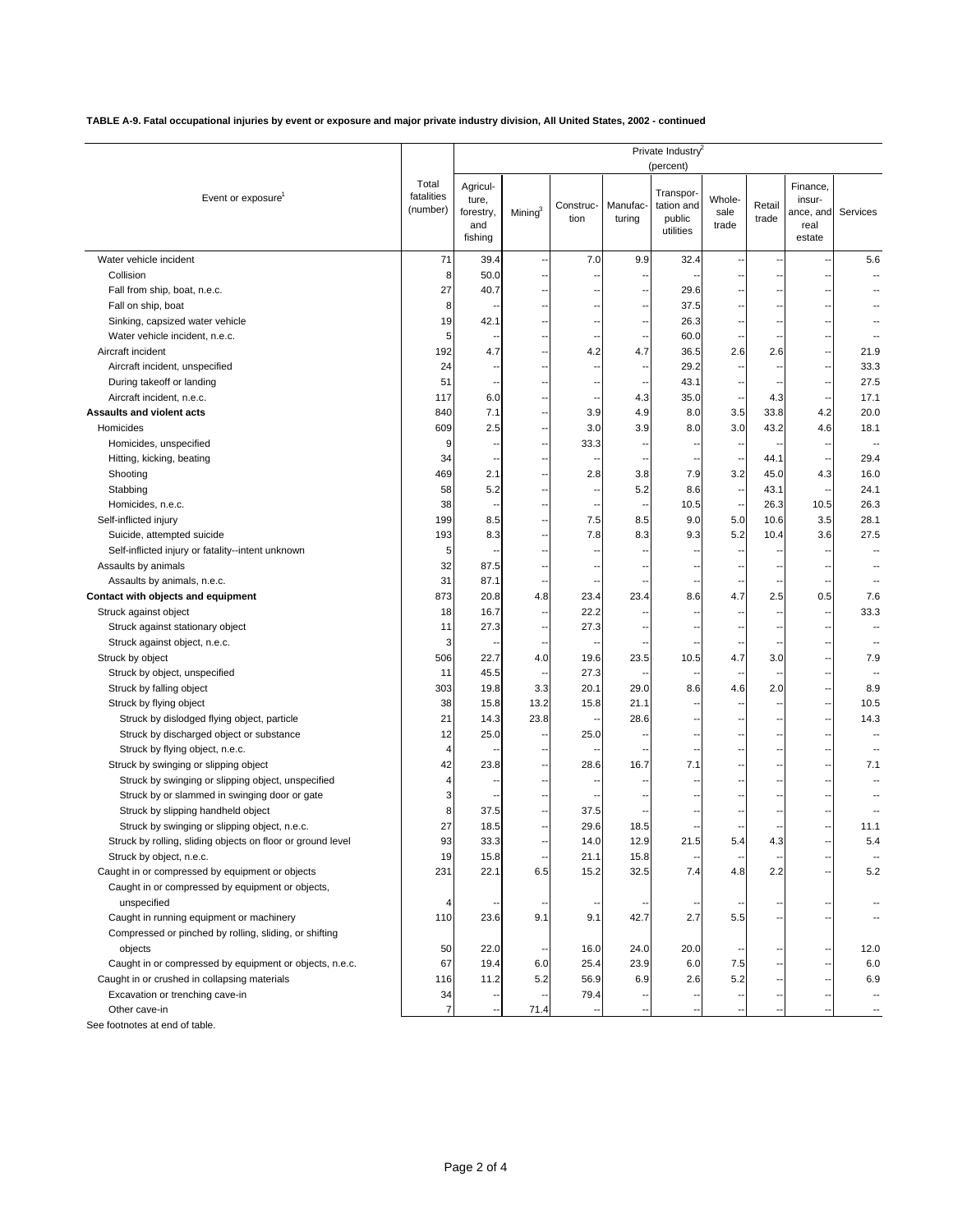**TABLE A-9. Fatal occupational injuries by event or exposure and major private industry division, All United States, 2002 - continued**

|                                                         |                                 | Private Industry<br>(percent)                    |            |                   |                          |                                                |                         |                          |                                                   |          |
|---------------------------------------------------------|---------------------------------|--------------------------------------------------|------------|-------------------|--------------------------|------------------------------------------------|-------------------------|--------------------------|---------------------------------------------------|----------|
| Event or exposure                                       | Total<br>fatalities<br>(number) | Agricul-<br>ture,<br>forestry,<br>and<br>fishing | Mining $3$ | Construc-<br>tion | Manufac-<br>turing       | Transpor-<br>tation and<br>public<br>utilities | Whole-<br>sale<br>trade | Retail<br>trade          | Finance,<br>insur-<br>ance, and<br>real<br>estate | Services |
| Caught in or crushed in collapsing structure            | 52                              | 7.7                                              | ٠.         | 69.2              | $\overline{\phantom{a}}$ |                                                |                         |                          | ٠.                                                | 9.6      |
| Caught in or crushed in collapsing materials, n.e.c.    | 22                              | 36.4                                             | Ξ.         |                   | 27.3                     |                                                | 13.6                    |                          |                                                   |          |
| <b>Falls</b>                                            | 714                             | 9.0                                              | 1.3        | 51.8              | 9.2                      | 5.9                                            | 1.1                     | 3.9                      | 1.7                                               | 10.9     |
| Fall, unspecified                                       | 11                              |                                                  |            |                   | 27.3                     |                                                |                         |                          |                                                   | 45.5     |
| Fall to lower level                                     | 634                             | 9.3                                              | 1.4        | 57.4              | 8.7                      | 5.7                                            | 1.1                     | 2.7                      | 0.9                                               | 8.5      |
| Fall to lower level, unspecified                        | 8                               |                                                  |            | 50.0              |                          |                                                |                         |                          |                                                   |          |
| Fall down stairs or steps                               | 11                              |                                                  |            |                   |                          |                                                |                         |                          |                                                   | 27.3     |
| Fall from floor, dock, or ground level                  | 37                              | ۰.                                               | ٠.         | 64.9              | 13.5                     | 10.8                                           |                         | $\overline{\phantom{a}}$ | --                                                |          |
| Fall through existing floor opening                     | 24                              |                                                  |            | 75.0              |                          |                                                |                         |                          |                                                   |          |
| Fall from loading dock                                  | 3                               |                                                  |            |                   |                          |                                                |                         |                          |                                                   |          |
| Fall from ground level to lower level                   | 4                               |                                                  | ٠.         |                   |                          |                                                |                         | $\overline{\phantom{a}}$ |                                                   |          |
| Fall from floor, dock, or ground level, n.e.c.          | 6                               |                                                  | Ξ.         | 66.7              | ٠.                       |                                                |                         |                          |                                                   |          |
| Fall from ladder                                        | 126                             | 9.5                                              | ٠.         | 55.6              | 4.0                      | 4.0                                            |                         | 3.2                      | 2.4                                               | 11.1     |
| Fall from roof                                          | 143                             | 2.1                                              | ٠.         | 84.6              | 4.9                      |                                                |                         |                          | --                                                | 5.6      |
| Fall from roof, unspecified                             | 29                              | 10.3                                             | Ξ.         | 82.8              | Ξ,                       |                                                |                         | --                       | --                                                |          |
| Fall through existing roof opening                      | 11                              |                                                  | ٠.         | 90.9              |                          |                                                |                         | --                       |                                                   |          |
| Fall through roof surface                               | 11                              |                                                  |            | 100.0             |                          |                                                |                         |                          |                                                   |          |
|                                                         | 20                              |                                                  |            | 80.0              | 20.0                     |                                                |                         |                          |                                                   |          |
| Fall through skylight                                   |                                 |                                                  |            |                   |                          |                                                |                         |                          |                                                   |          |
| Fall from roof edge                                     | 62                              | --                                               | Ξ.         | 82.3              | 4.8                      |                                                |                         | $\overline{\phantom{a}}$ | --                                                | 9.7      |
| Fall from roof, n.e.c.                                  | 10                              |                                                  |            | 90.0              |                          |                                                |                         |                          |                                                   |          |
| Fall from scaffold, staging                             | 87                              |                                                  | Ξ,         | 79.3              | 8.0                      |                                                |                         |                          |                                                   | 9.2      |
| Fall from building girders or other structural steel    | 41                              |                                                  | ٠.         | 80.5              |                          |                                                |                         | $\overline{\phantom{a}}$ |                                                   |          |
| Fall from nonmoving vehicle                             | 60                              | 13.3                                             |            | 20.0              | 15.0                     | 28.3                                           |                         | 6.7                      |                                                   | 5.0      |
| Fall to lower level, n.e.c.                             | 119                             | 26.9                                             | 4.2        | 25.2              | 13.4                     | 5.9                                            |                         |                          |                                                   | 13.4     |
| Fall on same level                                      | 63                              | 7.9                                              | ٠.         | 7.9               | 11.1                     | 6.3                                            |                         | 17.5                     | 7.9                                               | 25.4     |
| Fall to floor, walkway, or other surface                | 52                              | 5.8                                              | Ξ.         | 5.8               | 11.5                     | 7.7                                            | --                      | 17.3                     | 7.7                                               | 26.9     |
| Fall onto or against objects                            | 9                               |                                                  |            |                   |                          |                                                |                         |                          |                                                   |          |
| Fall, n.e.c.                                            | $\overline{4}$                  |                                                  |            |                   |                          |                                                |                         |                          |                                                   |          |
| <b>Exposure to harmful substances or environments</b>   | 538                             | 14.3                                             | 3.2        | 36.4              | 8.4                      | 11.2                                           | 1.9                     | 3.0                      | 0.7                                               | 15.4     |
| Contact with electric current                           | 289                             | 14.5                                             | 2.8        | 49.8              | 7.3                      | 9.3                                            | 2.1                     | 1.7                      | 1.0                                               | 8.7      |
| Contact with electric current, unspecified              | 7                               |                                                  |            | 42.9              |                          |                                                |                         |                          |                                                   |          |
| Contact with electric current of machine, tool,         |                                 |                                                  |            |                   |                          |                                                |                         |                          |                                                   |          |
| appliance, or light fixture                             | 42                              | 7.1                                              | Ξ.         | 35.7              | 23.8                     |                                                |                         | 9.5                      | --                                                | 14.3     |
| Contact with wiring, transformers, or other electrical  |                                 |                                                  |            |                   |                          |                                                |                         |                          |                                                   |          |
| components                                              | 90                              |                                                  |            | 60.0              | 6.7                      | 10.0                                           | 4.4                     |                          |                                                   | 8.9      |
| Contact with overhead power lines                       | 122                             | 22.1                                             | 3.3        | 50.0              | 2.5                      | 12.3                                           |                         |                          |                                                   | 6.6      |
| Contact with underground, buried power lines            | 4                               |                                                  |            |                   |                          |                                                |                         |                          | --                                                |          |
| Struck by lightning                                     | 16                              | 50.0                                             |            | 25.0              |                          |                                                |                         |                          |                                                   |          |
| Contact with electric current, n.e.c.                   | 8                               |                                                  |            | 62.5              |                          |                                                |                         |                          |                                                   |          |
| Contact with temperature extremes                       | 60                              | 23.3                                             | Ξ.         | 33.3              | 11.7                     | 15.0                                           |                         |                          |                                                   |          |
| Exposure to environmental heat                          | 40                              | 25.0                                             | --         | 40.0              | 7.5                      | 10.0                                           |                         | --                       |                                                   |          |
| Exposure to environmental cold                          | 5                               |                                                  |            |                   |                          |                                                |                         |                          |                                                   |          |
| Contact with hot objects or substances                  | 14                              |                                                  |            | 28.6              | 28.6                     | 28.6                                           |                         |                          |                                                   |          |
| Exposure to caustic, noxious, or allergenic substances  | 98                              | 9.2                                              | ٠.         | 20.4              | 8.2                      | 14.3                                           | 3.1                     | 6.1                      | --                                                | 27.6     |
| Exposure to caustic, noxious, or allergenic substances, |                                 |                                                  |            |                   |                          |                                                |                         |                          |                                                   |          |
| unspecified                                             | 9                               |                                                  |            |                   |                          | 33.3                                           |                         |                          |                                                   |          |
| Inhalation of substance                                 | 49                              | 12.2                                             | Ξ.         | 22.4              | 8.2                      | 14.3                                           |                         | 6.1                      | --                                                | 24.5     |
| Inhalation of substance, unspecified                    | 6                               |                                                  |            |                   |                          |                                                |                         |                          |                                                   |          |
| Inhalation in enclosed, restricted, or confined space   | 20                              |                                                  |            | 25.0              |                          | 20.0                                           |                         |                          |                                                   | 25.0     |
| Inhalation in open or nonconfined space                 | 23                              | 13.0                                             |            | 17.4              | 13.0                     | 13.0                                           |                         |                          |                                                   | 30.4     |

See footnotes at end of table.